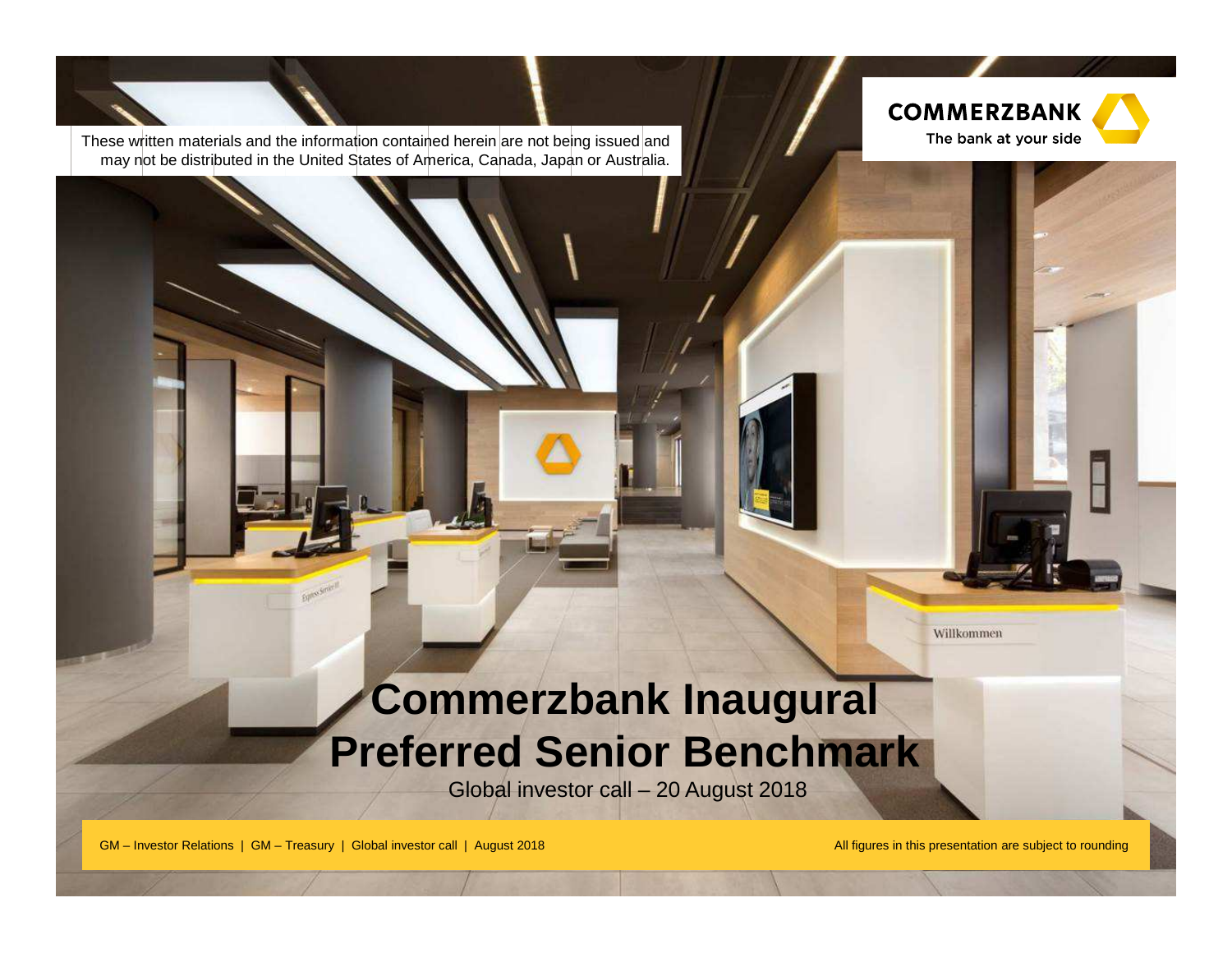These written materials and the information contained herein are not being issued and may not be distributed in the United States of America, Canada, Japan or Australia.



## **Disclaimer**

This presentation contains forward-looking statements. Forward-looking statements are statements that are not historical facts; they include, inter alia, statements about Commerzbank's beliefs and expectations and the assumptions underlying them. These statements are based on plans, estimates, projections and targets as they are currently available to the management of Commerzbank. Forward-looking statements therefore speak only as of the date they are made, and Commerzbank undertakes no obligation to update any of them in light of new information or future events. By their very nature, forward-looking statements involve risks and uncertainties. A number of important factors could therefore cause actual results to differ materially from those contained in any forward-looking statement. Such factors include, among others, the conditions in the financial markets in Germany, in Europe, in the United States and elsewhere from which Commerzbank derives a substantial portion of its revenues and in which it hold a substantial portion of its assets, the development of asset prices and market volatility, potential defaults of borrowers or trading counterparties, the implementation of its strategic initiatives and the reliability of its risk management policies.

In addition, this presentation contains financial and other information which has been derived from publicly available information disclosed by persons other than Commerzbank ("external data"). In particular, external data has been derived from industry and customer-related data and other calculations taken or derived from industry reports published by third parties, market research reports and commercial publications. Commercial publications generally state that the information they contain has originated from sources assumed to be reliable, but that the accuracy and completeness of such information is not guaranteed and that the calculations contained therein are based on a series of assumptions. The external data has not been independently verified by Commerzbank. Therefore, Commerzbank cannot assume any responsibility for the accuracy of the external data taken or derived from public sources.

Copies of this document are available upon request or can be downloaded from https://www.commerzbank.de/en/hauptnavigation/aktionaere/investor\_relations.html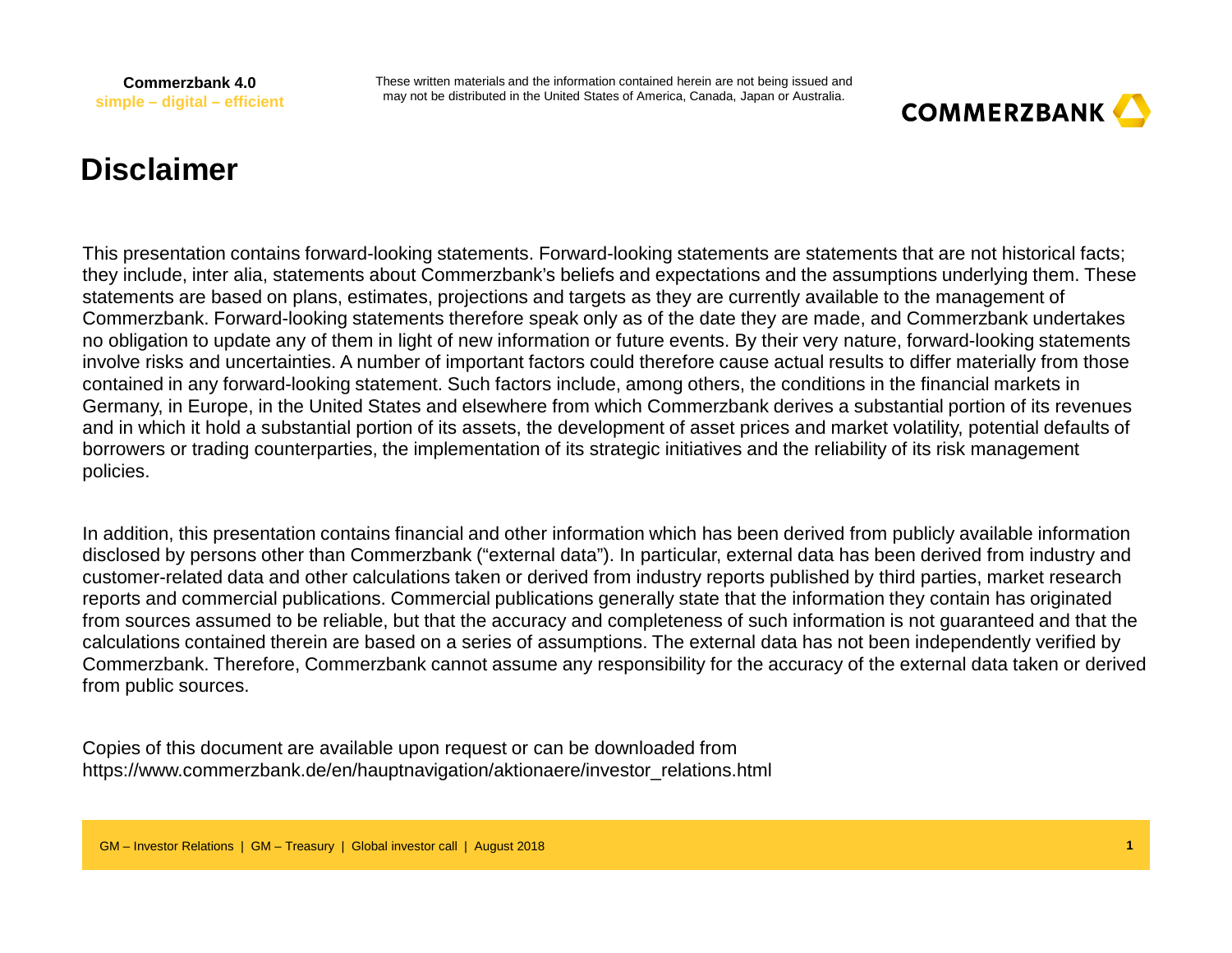These written materials and the information contained herein are not being issued and may not be distributed in the United States of America, Canada, Japan or Australia.



## **Agenda**

| 1 Commerzbank Q2 2018 results                | Slide 3  |
|----------------------------------------------|----------|
| 2 Commerzbank capital management and funding | Slide 11 |
| Appendix                                     | Slide 18 |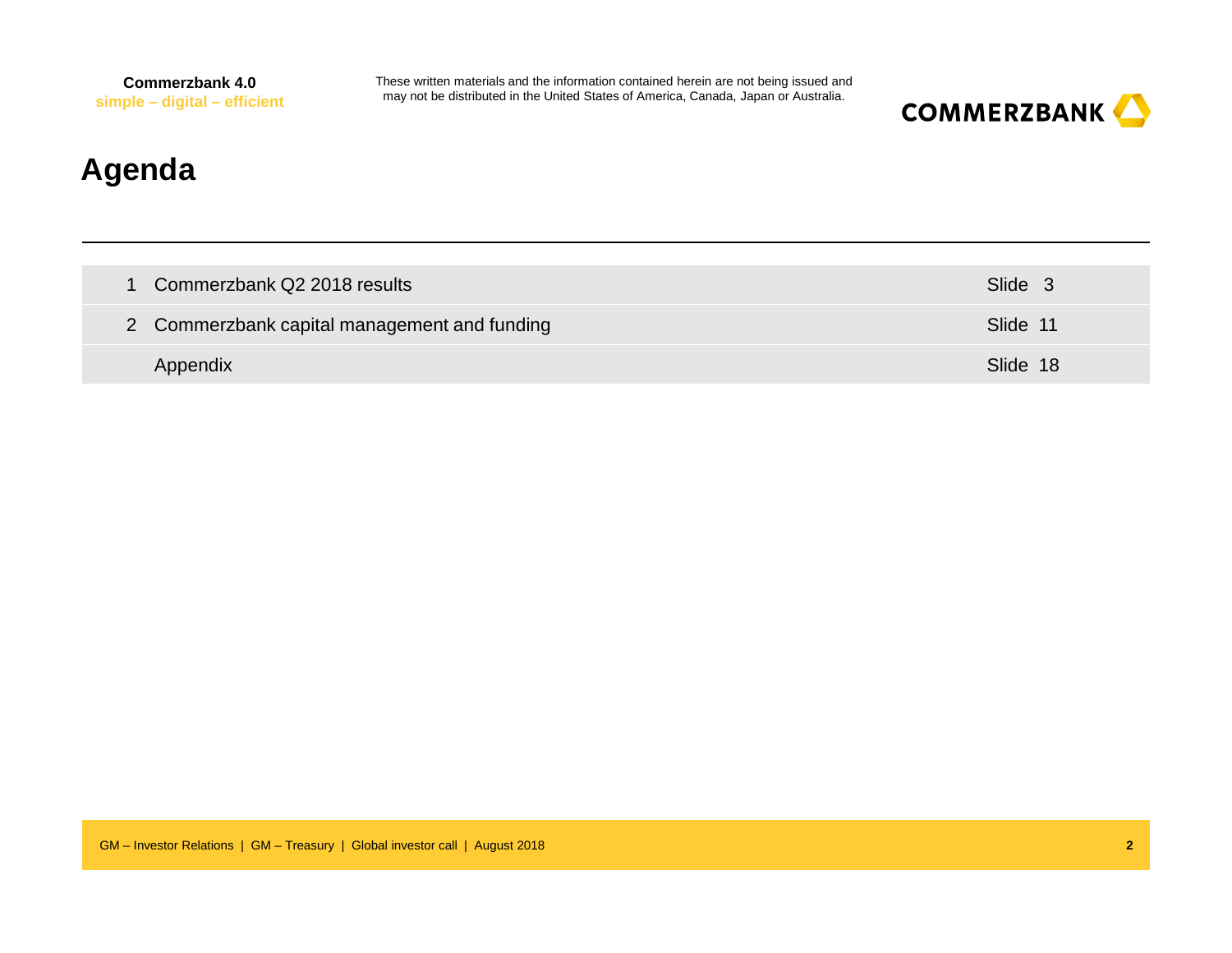These written materials and the information contained herein are not being issued and may not be distributed in the United States of America, Canada, Japan or Australia.



#### **1 Commerzbank Q2 2018 results**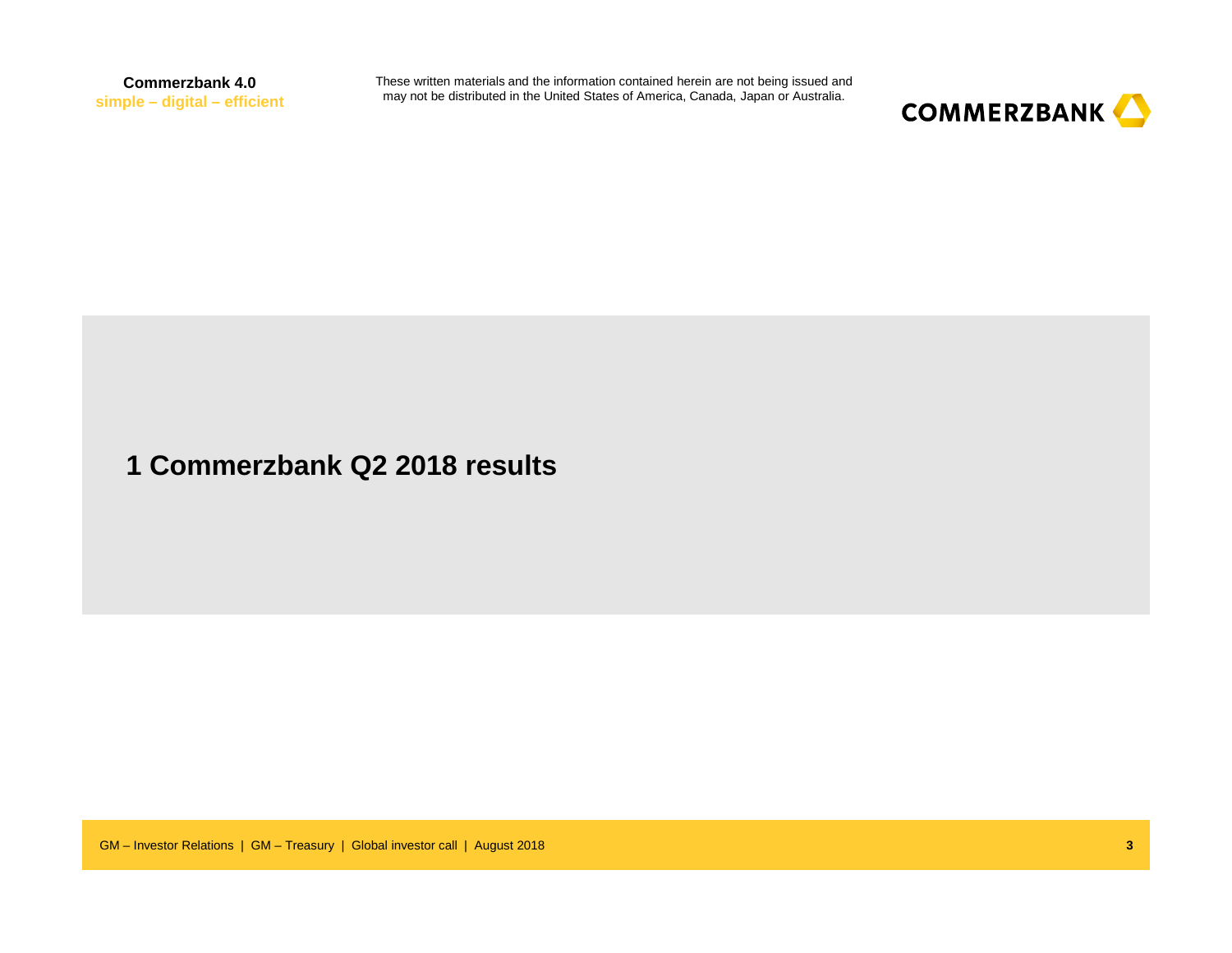

## **Strategy progressing – Q2 operating result €389m**

#### **Highlights H1 2018**

#### **Commerzbank 4.0 strategy achievements**

- Net new customer growth and increased loan volumes in PSBC and CC›
- Significant simplification milestone reached with agreement on sale of EMC›
- ›Digitalisation ratio at 56% with 3 journeys already finished

#### **H1 operating result of €689m vs. €505m in H1 2017**

- Underlying revenues increased 4% to €4.5bn driven by €160m increase in PSBC›
- Risk Result of €-161m benefits from strong risk profile and benign credit environment ›
- ›Expenses of €3.7bn reflect ongoing investments and €187m bank levy booked in H1

#### **Strong balance sheet and healthy risk profile**

- CET1 ratio of 13.0% reflecting targeted loan growth leverage ratio at 4.5% ›
- ›Strong risk profile with improved NPL ratio of 0.9% maintained
- ›€10ct per share accrued for dividend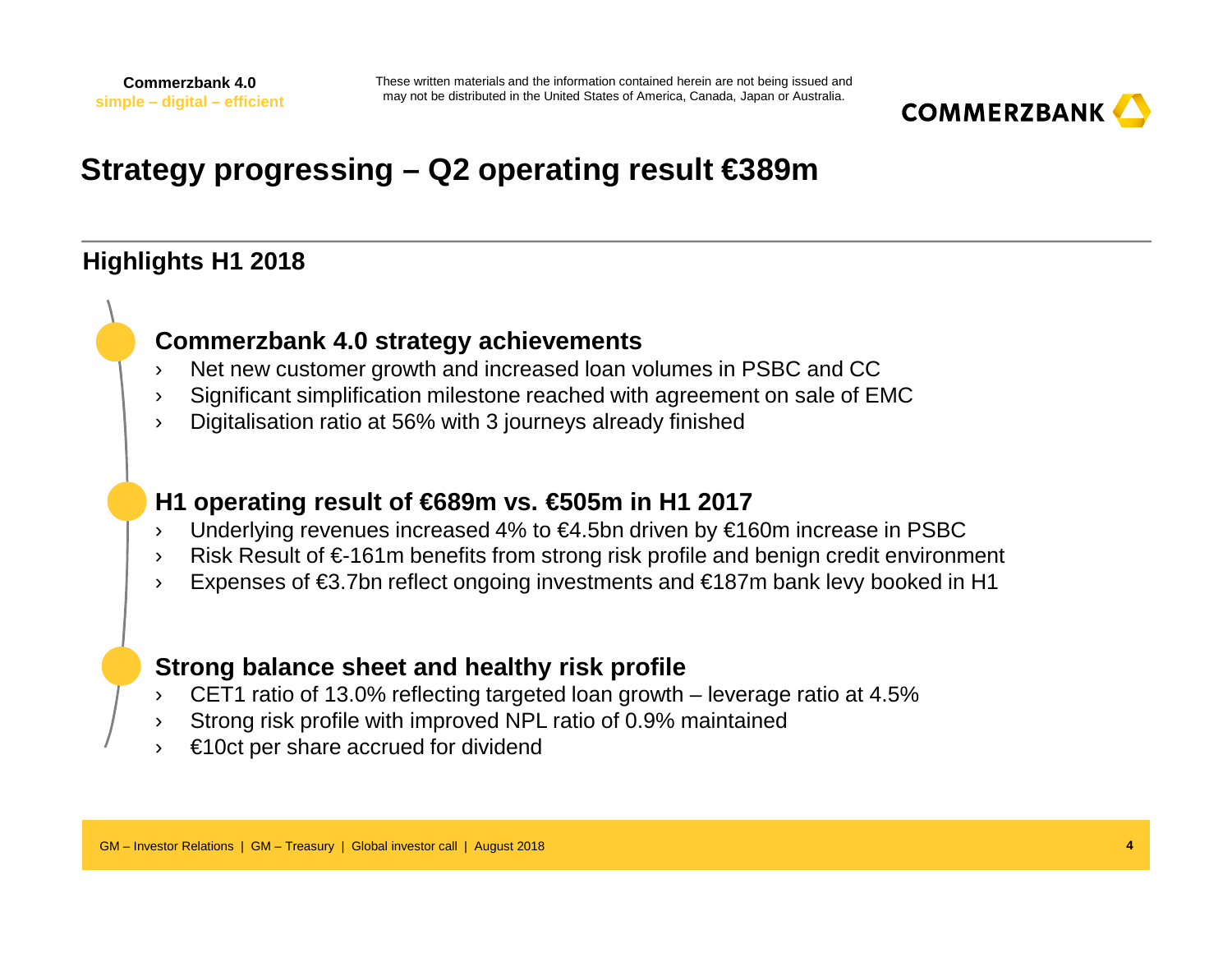

## **Key financial figures at a glance**

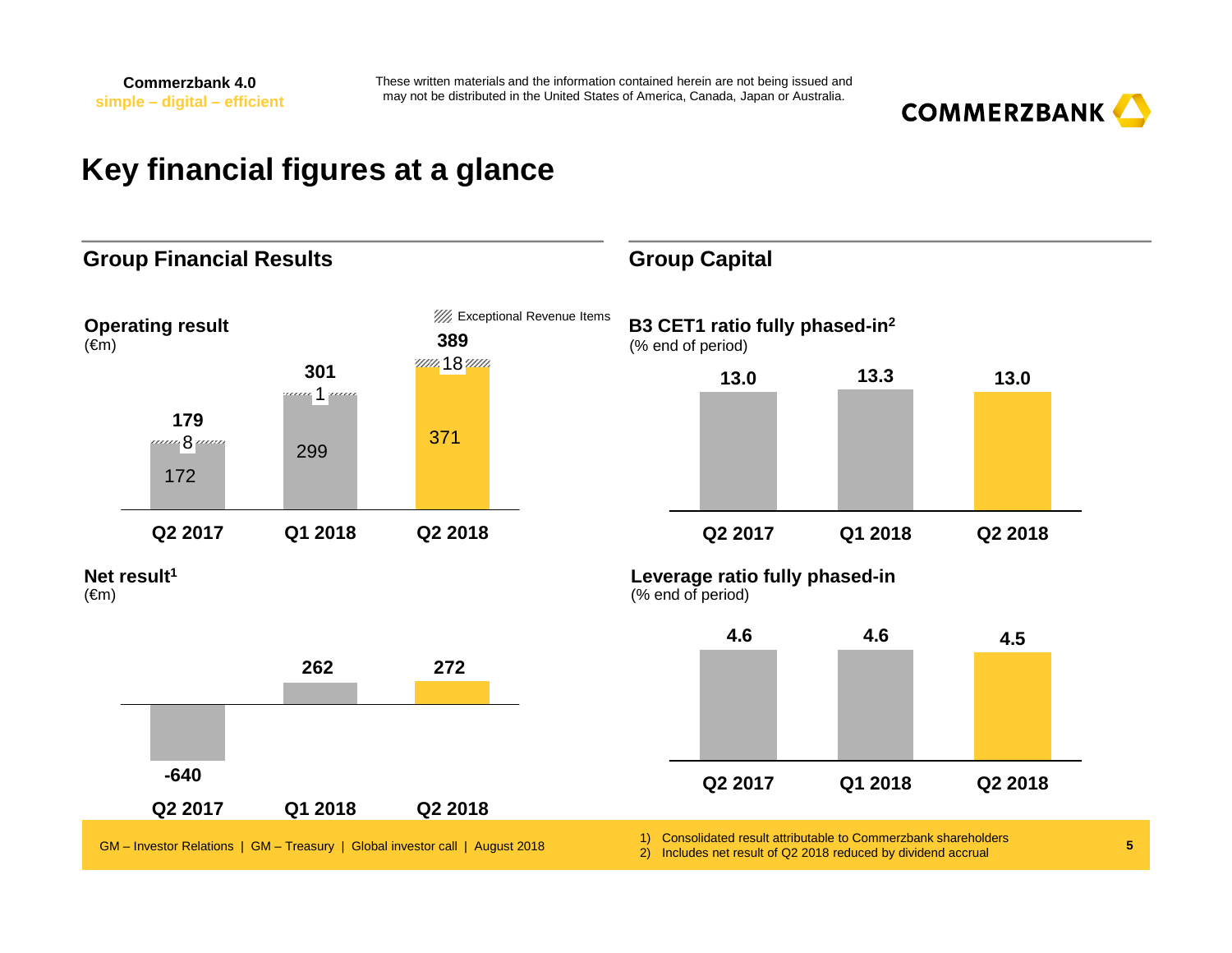

## **Revenues and operating results of Commerzbank divisions**

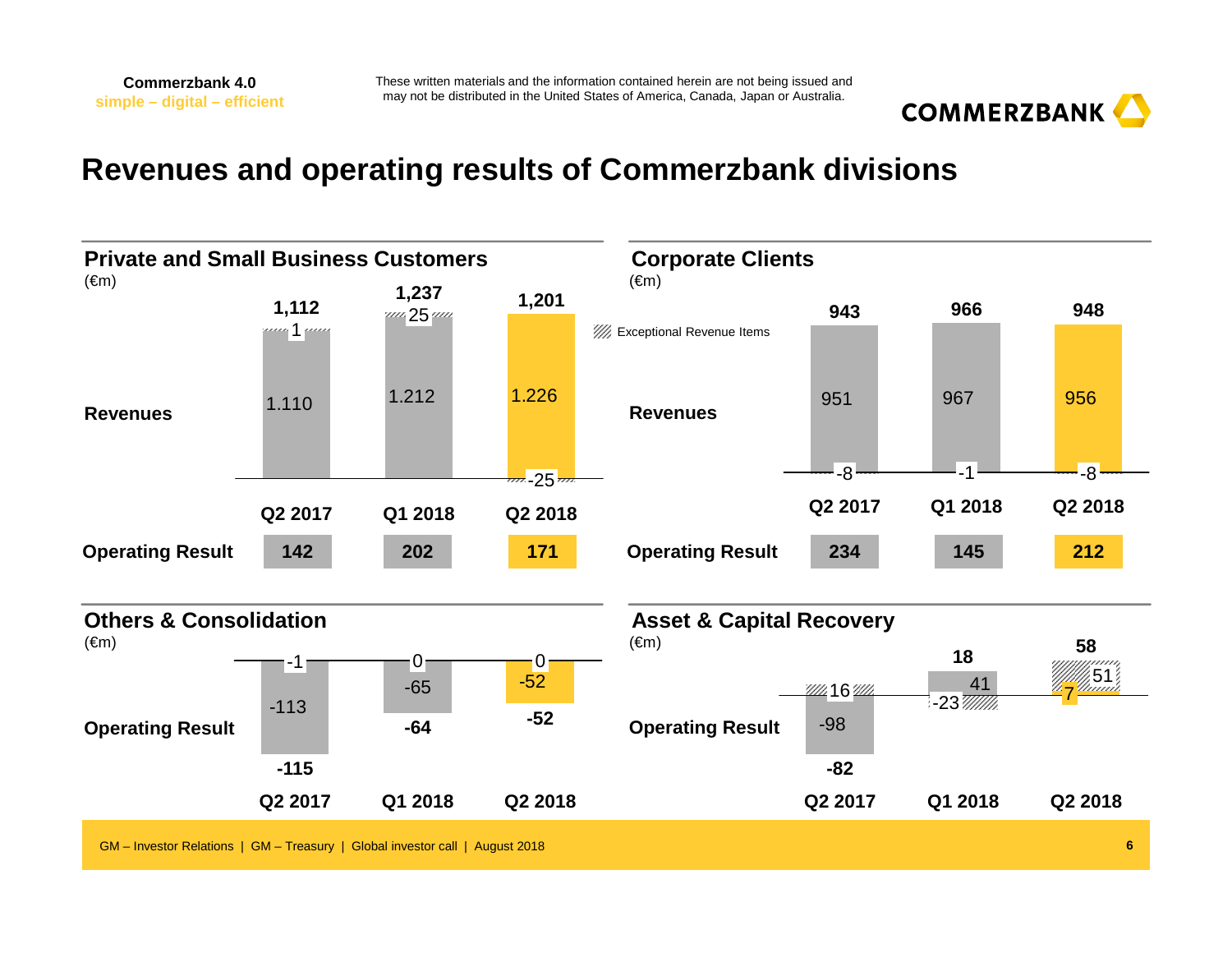

## **Improved operating result thanks to revenue growth and benign risk result**

| <b>Group operating result</b> |                | <b>Group P&amp;L</b> |     |      |      |                                                     |                          |                          |                          |                          |                          |
|-------------------------------|----------------|----------------------|-----|------|------|-----------------------------------------------------|--------------------------|--------------------------|--------------------------|--------------------------|--------------------------|
| $(\epsilon m)$                |                |                      |     |      |      | in $\epsilon$ m                                     | Q2 2017                  | Q1 2018                  | Q2 2018                  | H1 2017                  | H1 2018                  |
|                               |                | 623                  |     |      |      | Revenues                                            | 2,064                    | 2,314                    | 2,221                    | 4,450                    | 4,534                    |
|                               |                |                      |     |      |      | Exceptional items                                   | 8                        |                          | 18                       | 115                      | 19                       |
|                               |                |                      |     |      |      | Revenues excl. exceptional items                    | 2,056                    | 2,312                    | 2,203                    | 4,335                    | 4,515                    |
|                               |                |                      |     |      |      | o/w Net interest income                             | 1,009                    | 1,071                    | 1,186                    | 2,068                    | 2,258                    |
|                               |                |                      |     |      | 389  | o/w Net commission income                           | 779                      | 797                      | 765                      | 1,666                    | 1,562                    |
| 326                           |                |                      |     | 301  |      | o/w Net fair value result                           | 281                      | 382                      | 226                      | 563                      | 607                      |
|                               |                |                      |     |      |      | o/w Other income                                    | $-13$                    | 62                       | 26                       | 39                       | 89                       |
|                               | 179            |                      | 156 |      |      | Risk result (2017: LLP)                             | $-167$                   | $-77$                    | -84                      | $-362$                   | $-161$                   |
|                               |                |                      |     |      |      | Operating expenses                                  | 1,718                    | 1,936                    | 1,748                    | 3,583                    | 3,684                    |
|                               |                |                      |     |      |      | <b>Operating result</b>                             | 179                      | 301                      | 389                      | 505                      | 689                      |
|                               |                |                      |     |      |      | Impairments on goodwill and other intangible assets | $\overline{\phantom{a}}$ | $\overline{\phantom{a}}$ |                          | $\overline{\phantom{a}}$ | $\overline{\phantom{a}}$ |
|                               |                |                      |     |      |      | Restructuring expenses                              | 807                      | $\overline{\phantom{a}}$ | $\overline{\phantom{a}}$ | 807                      | $\overline{\phantom{a}}$ |
| Q1                            | Q <sub>2</sub> | Q <sub>3</sub>       | Q4  | Q1   | Q2   | Taxes on income                                     | $-13$                    | 5                        | 94                       | 67                       | 99                       |
|                               |                |                      |     |      |      | Minority interests                                  | 25                       | 34                       | 23                       | 45                       | 57                       |
|                               |                |                      |     |      |      | Net result <sup>1</sup>                             | $-640$                   | 262                      | 272                      | $-414$                   | 533                      |
| 2017<br>2018                  |                | CIR(%)               |     | 83.7 | 78.7 | 80.5                                                | 81.3                     |                          |                          |                          |                          |
|                               |                |                      |     |      |      | Net RoTE (%)                                        | $-9.8$                   | 4.2                      | 4.3                      | $-3.2$                   | 4.3                      |
|                               |                |                      |     |      |      | Operating return on CET1 (%)                        | 3.1                      | 5.3                      | 6.9                      | 4.3                      | 6.1                      |

#### **Highlights**

- › Underlying revenues €180m higher vs. H1 2017 thereof €146m contribution of Q2 2018 vs. Q2 2017
- › Q2 2018 vs. Q2 2017 increase driven by NII (+€177m) with consumer finance contributing €124m
- › H1 net result of €533m benefiting from a low tax rate of 14%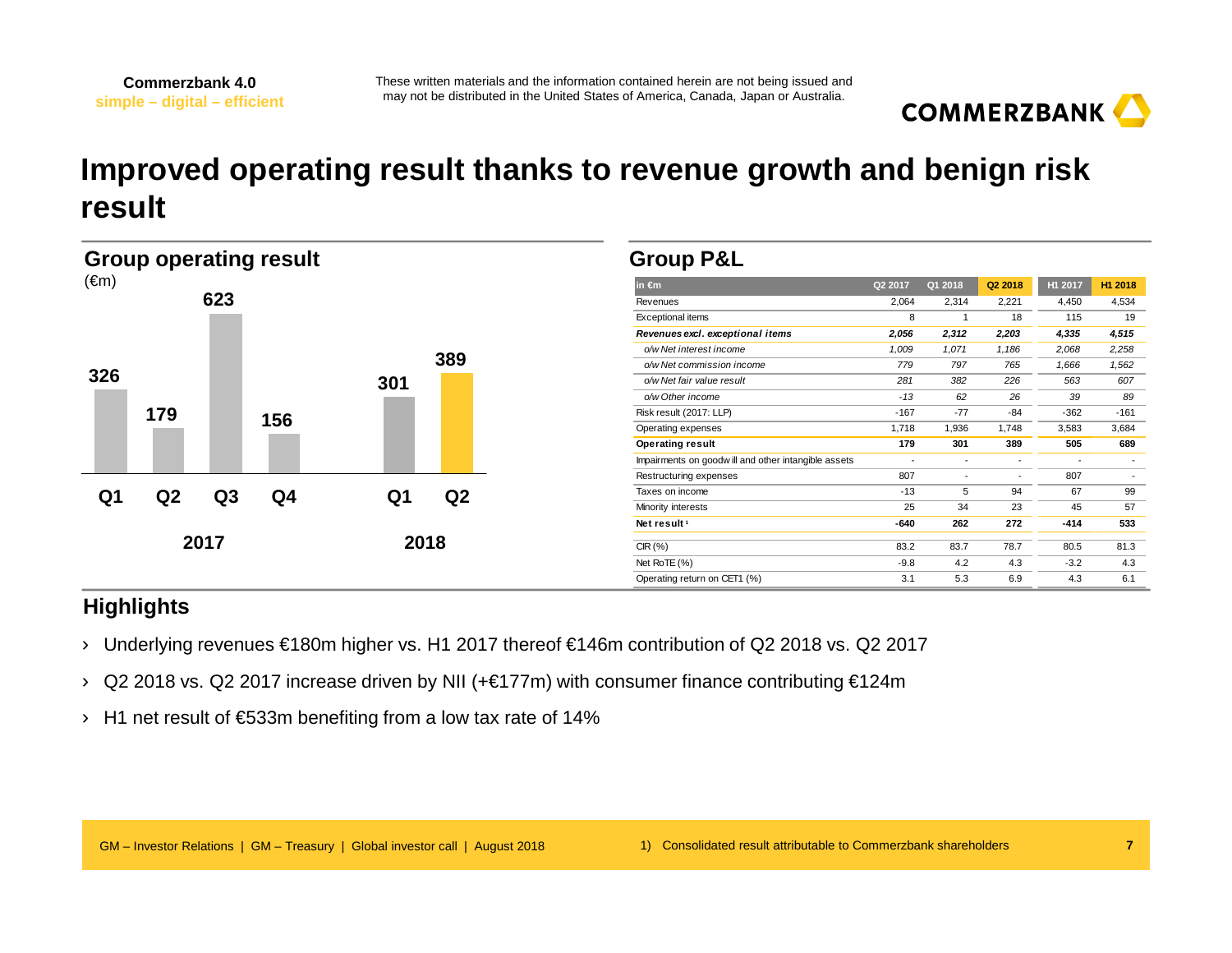

## **Further investments in digitalisation and higher regulatory costs**



#### **Highlights**

- › Higher investments in digitalisation and technology, and for the separation of EMC
- › Increased costs for regulatory requirements (mainly running costs as well as depreciation for regulatory projects such as MiFIR / MiFID II and IFRS 9)
- › Cost Management driven by FTE reduction in Commerzbank AG temporarily affected by intensified sourcing
- › Other includes €27m increased depreciation resulting from higher investments in digitalisation and technology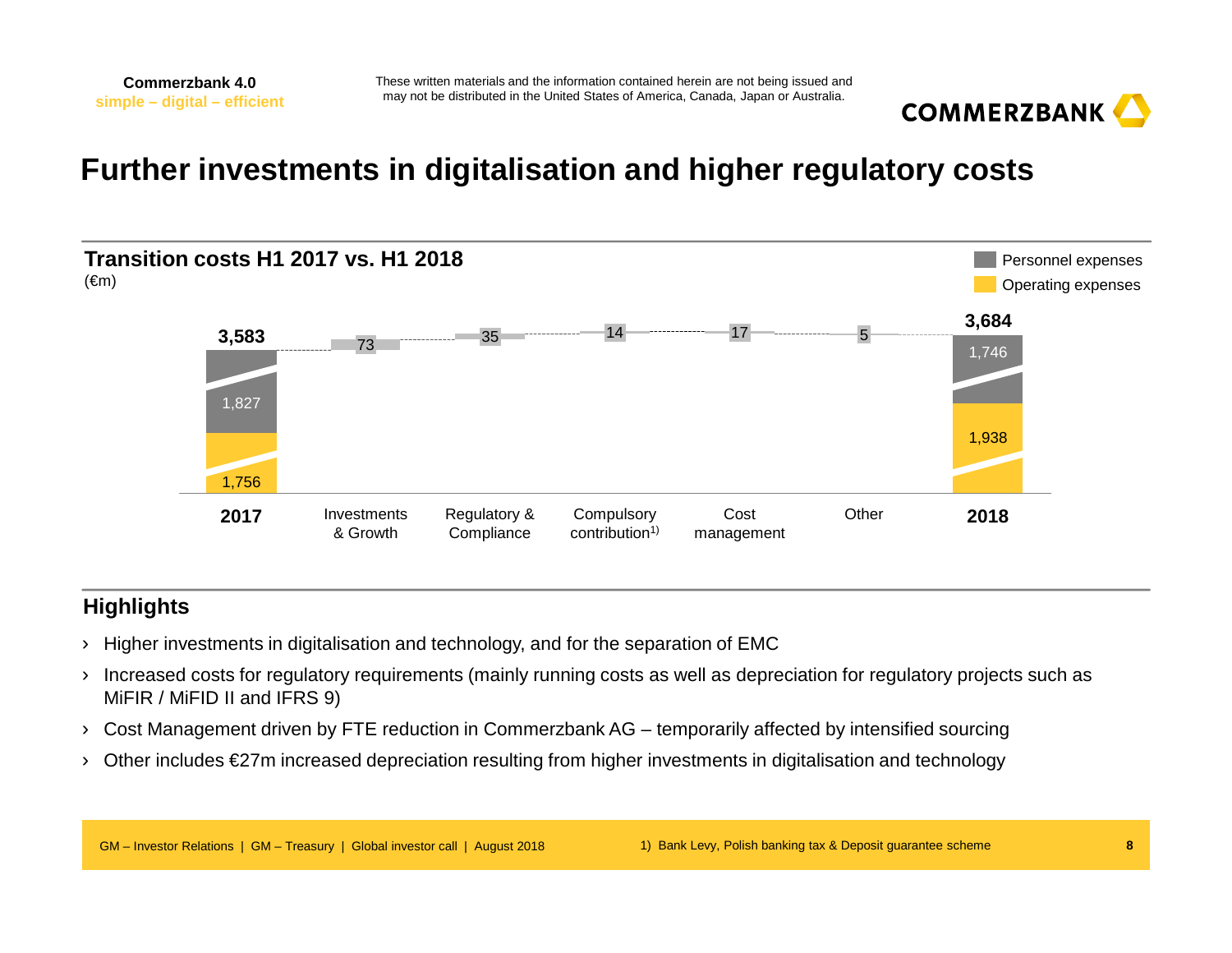

## **Low risk result (IFRS 9) reflecting portfolio quality and credit environment**

#### **Risk Result (Provisions for loan losses in 2017)**(€m)



#### **Risk Result divisional split**

| <b>Risk Result in €m</b>                    | Q2 2017 | Q1 2018        | Q2 2018        | H1 2017 | H1 2018        |
|---------------------------------------------|---------|----------------|----------------|---------|----------------|
| <b>Private and Small Business Customers</b> | $-43$   | -52            | $-70$          | $-75$   | $-121$         |
| <b>Corporate Clients</b>                    | $-33$   | $-23$          | $-33$          | $-76$   | -56            |
| Asset & Capital Recovery                    | $-92$   | $\blacksquare$ | 14             | $-211$  | 13             |
| Others & Consolidation                      | ٠       | $-2$           | 5              |         | 3              |
| Group                                       | $-167$  | $-77$          | -84            | $-362$  | $-161$         |
| $NPL$ in $\notin$ bn                        |         |                |                |         |                |
| Private and Small Business Customers        | 1.7     | 1.8            | 1.8            | 1.7     | 1.8            |
| <b>Corporate Clients</b>                    | 2.8     | 2.1            | 1.9            | 2.8     | 1.9            |
| Asset & Capital Recovery                    | 2.0     | 0.3            | 0.2            | 2.0     | 0.2            |
| Others & Consolidation                      | -       | $\blacksquare$ |                |         | $\blacksquare$ |
| Group                                       | 6.5     | 4.2            | 4.0            | 6.5     | 4.0            |
| Group NPL ratio (in %) <sup>1</sup>         | 1.5     | 1.0            | 0.9            | 1.5     | 0.9            |
| Group CoR (bps) <sup>2</sup>                | 16      | 7              | $\overline{7}$ | 16      | 7              |
|                                             |         |                |                |         |                |

#### **Highlights**

- › PSBC and CC continue to benefit from the stable German economy and quality of our loan book
- › CC and ACR profit from write backs of €69m in H1
- › PSBC reflects transfer of consumer finance portfolio on own balance sheet in Q3 2017 and corporate business in mBank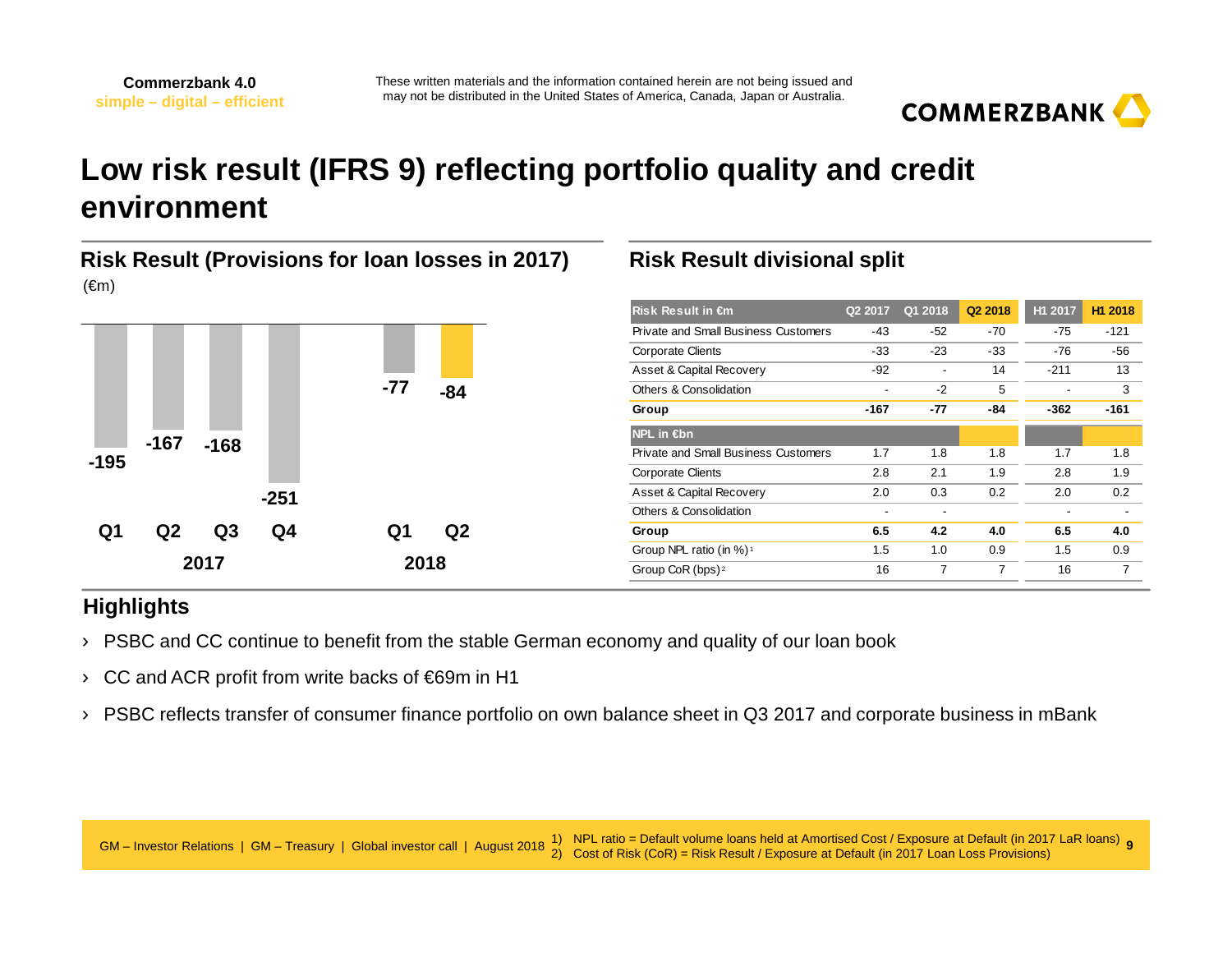

## **Objectives and expectations for 2018**

#### **FY 2018 – Outlook**

We focus on further growth and the execution of our strategy Commerzbank 4.0

We expect higher underlying revenues on Group level with PSBC exceeding and CC below 2017

We will manage our cost base at ~€7.1bn

We expect a Risk Result under the IFRS 9 regime of less than €500m

We aim to pay a dividend of €20ct per share for the financial year 2018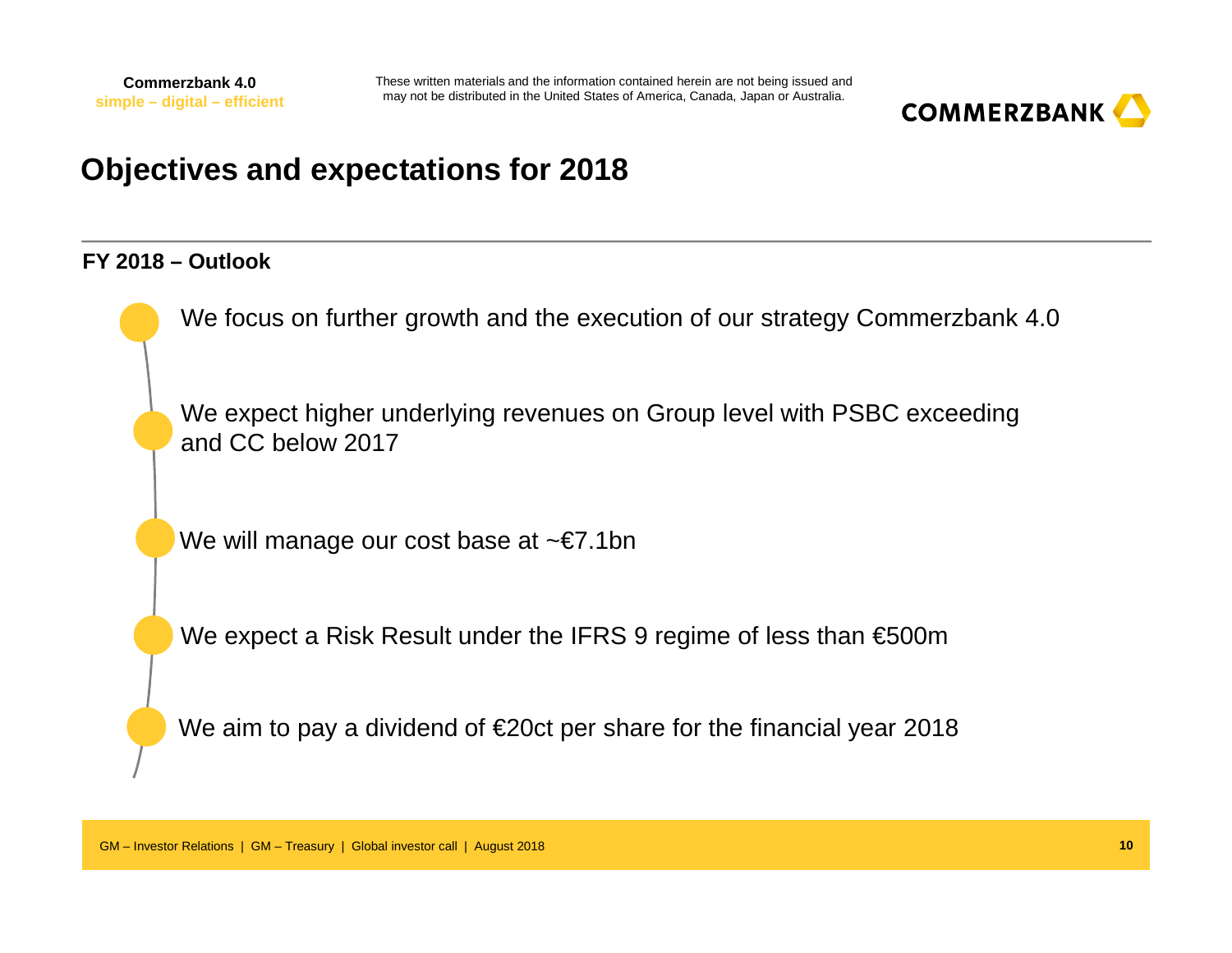These written materials and the information contained herein are not being issued and may not be distributed in the United States of America, Canada, Japan or Australia.



### **2 Commerzbank capital management and funding**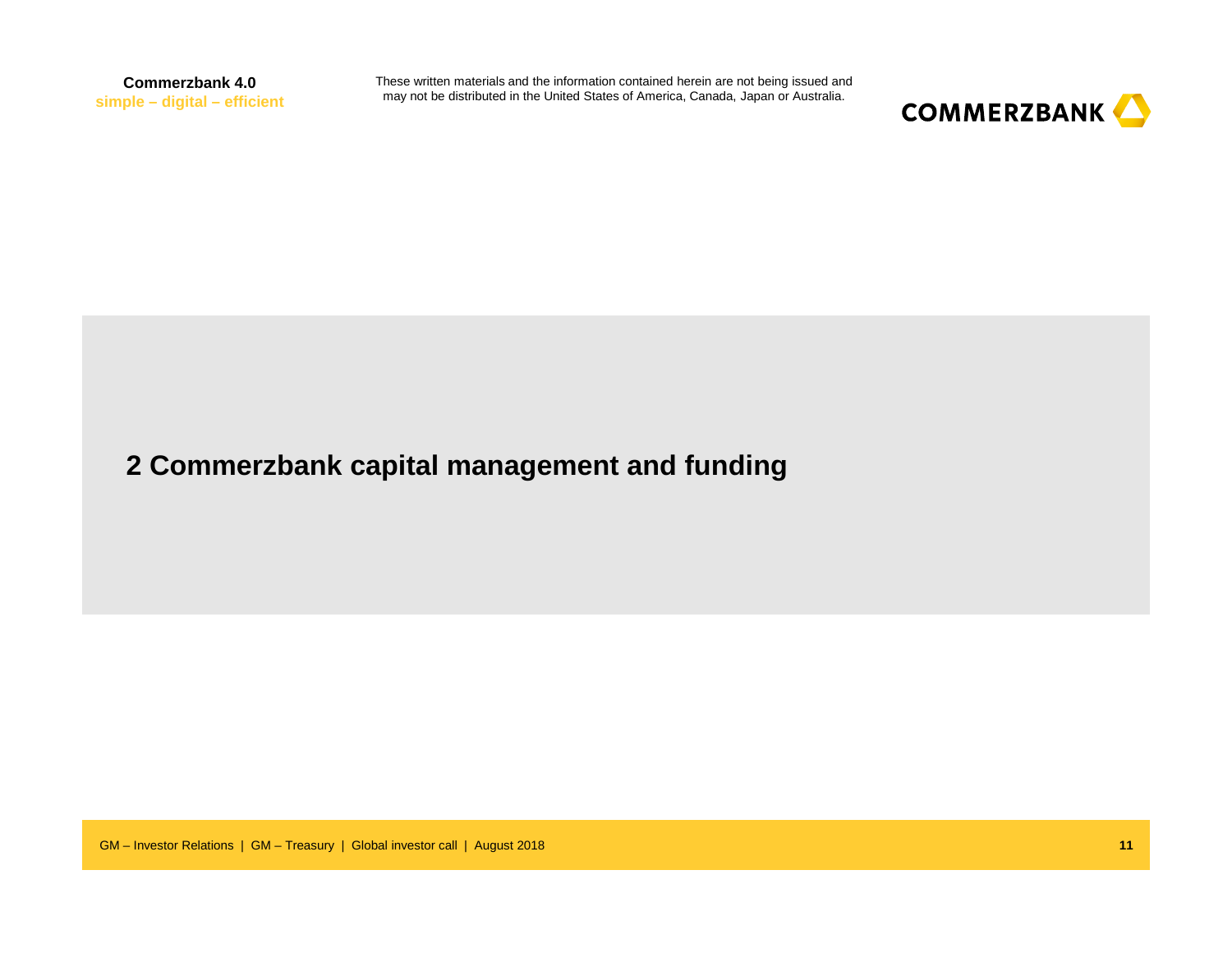

## **German creditor hierarchy – Commerzbank Ratings**



\***New** preferred and non-preferred senior: after implementation of BRRD Article 108 into §46f KWG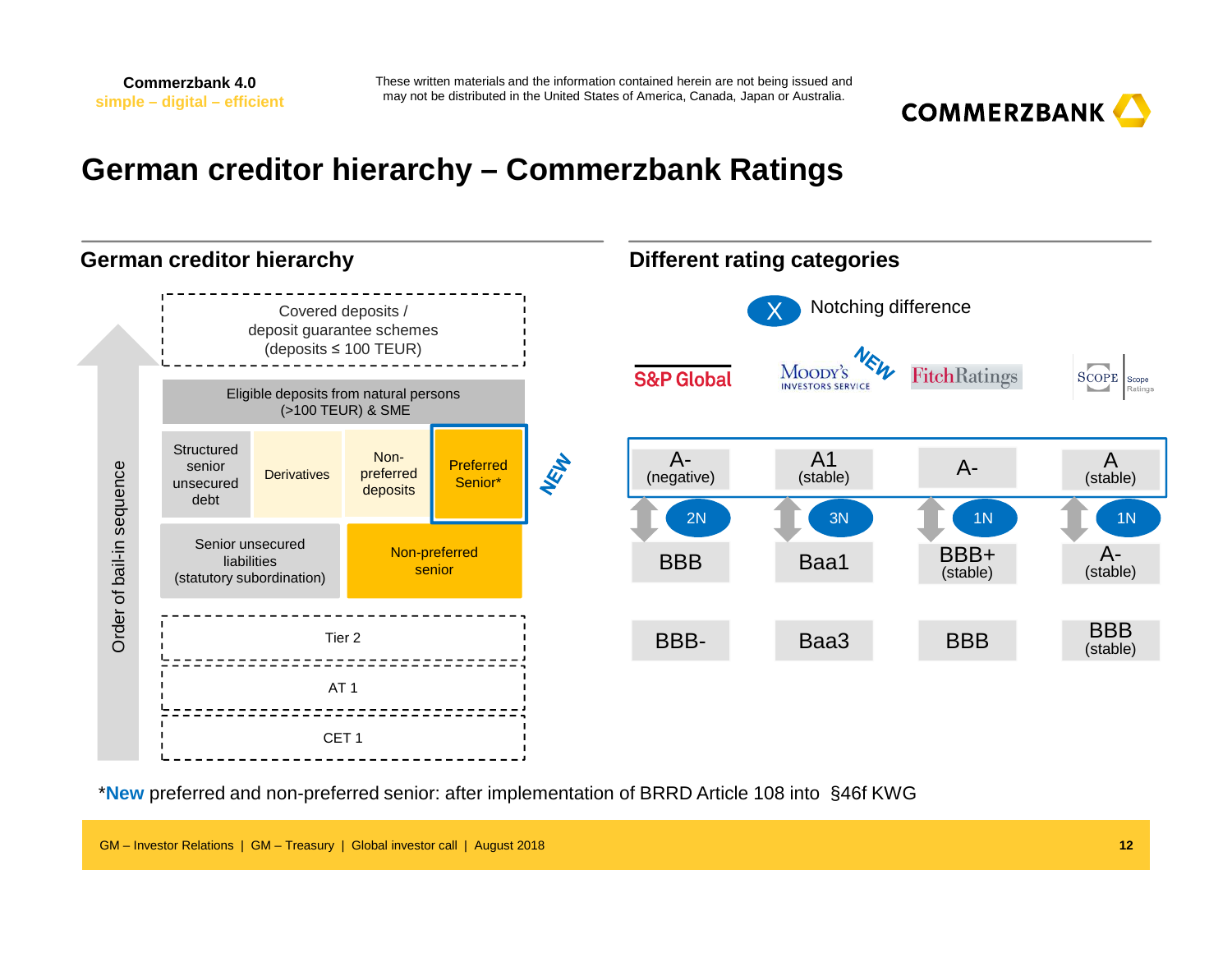

## **Capital ratio of 13.0% reflects increase of RWA largely due to loan growth**



#### **Highlights Q-o-Q**

- › Q2 CET1 ratio of 13% reflects credit RWA growth
- › Increase of Credit Risk RWA driven by increased lending in core segments including larger short-term acquisition finance transactions
- › Slight increase of capital including net result of Q2 2018 incorporating €10ct per share for dividends YTD

**13**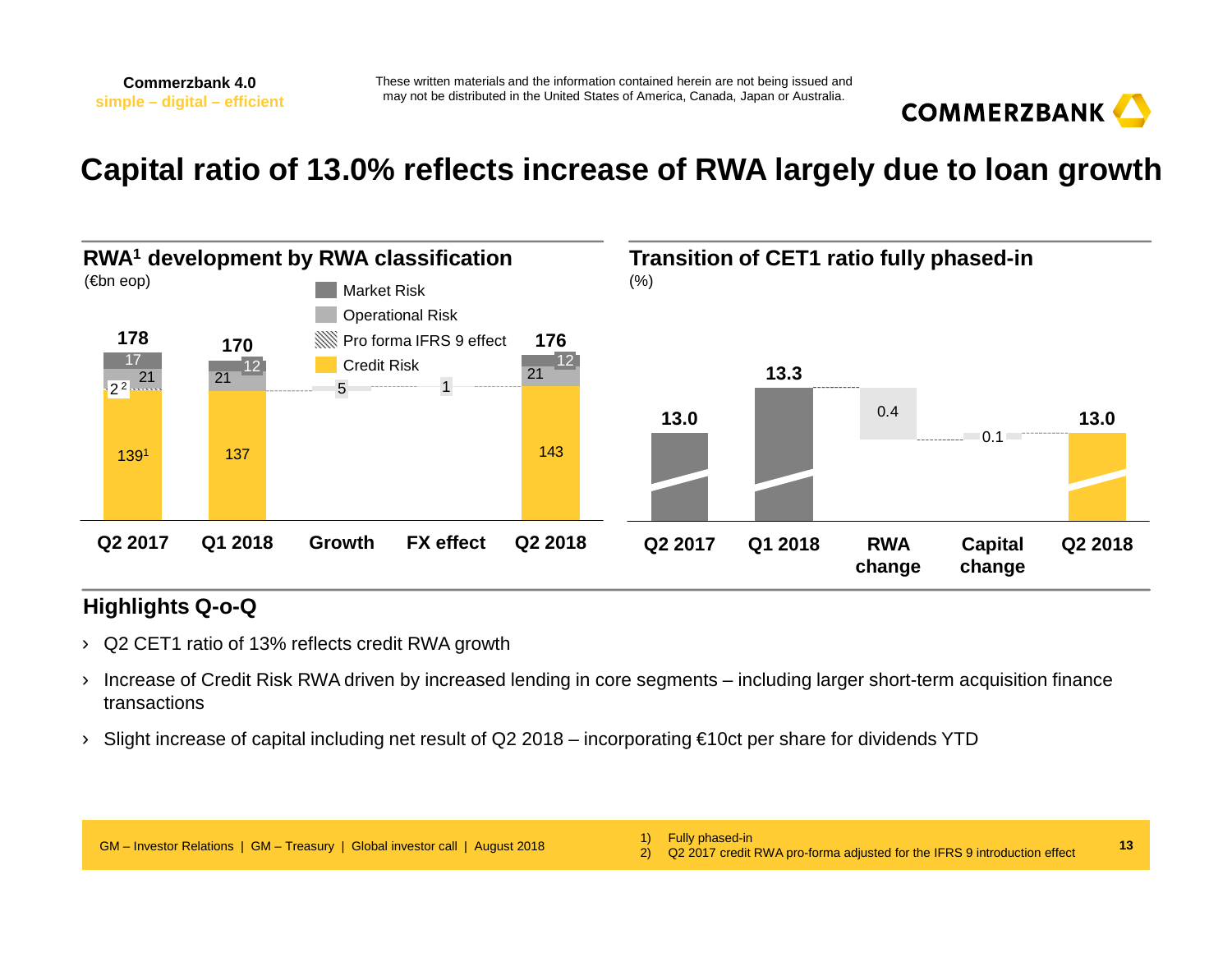

### **Total Capital – Development of Tier 2**

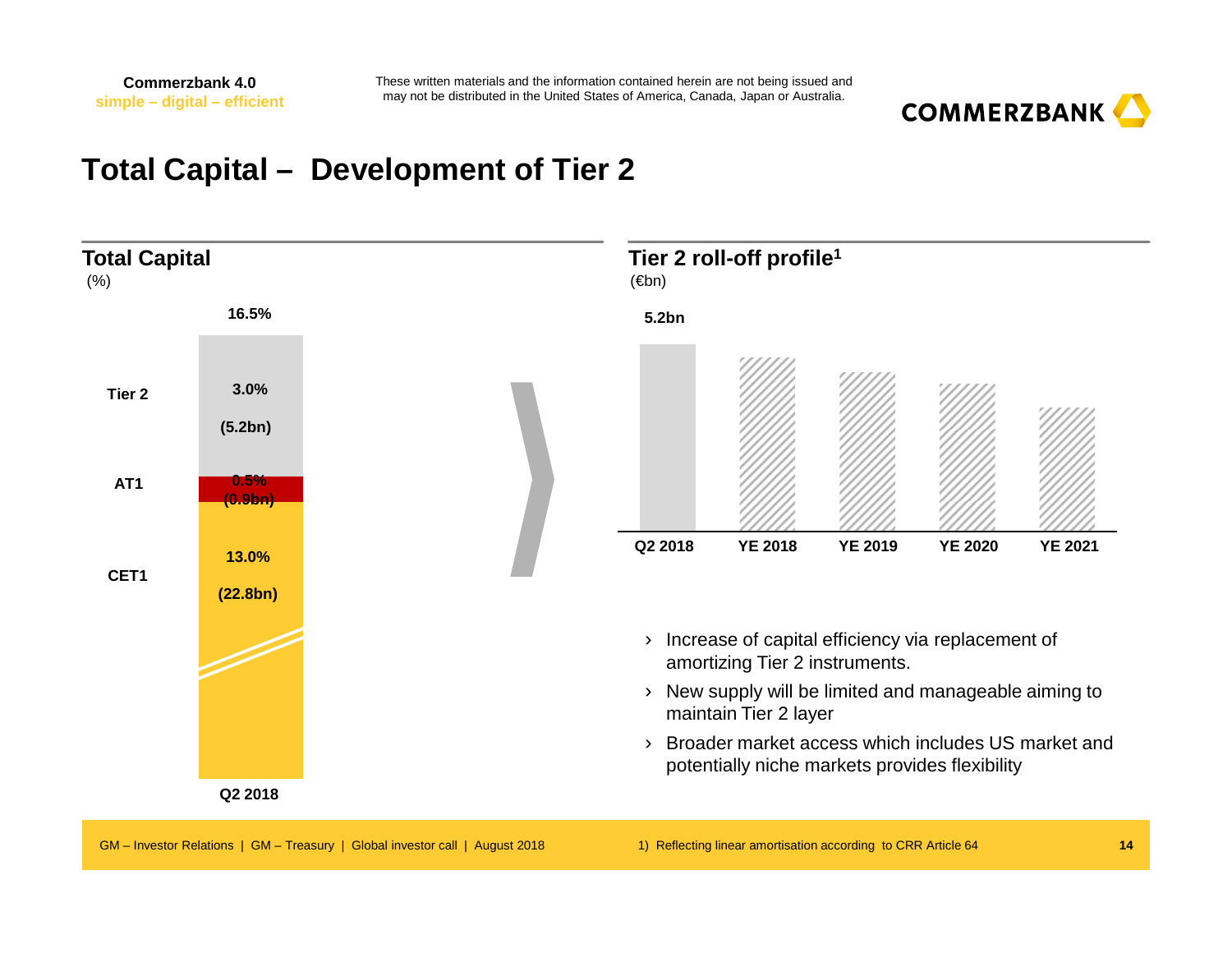

## **Commerzbank's issuance strategy consistent with MREL requirement**

#### **MREL requirement**

- › In June 2018, Commerzbank has received the formal MREL requirement on a consolidated basis calibrated based on data as of 31 December 2016
- › The minimum requirement in terms of RWA is 27.27%. This is in line with SRB policy.
- › The MREL requirement contains a transitional period and is to be complied with after 30 June 2020
- › As of 31 December 2017 Commerzbank fulfils the future MREL requirement with a MREL ratio of 31.2% of RWA (including IFRS-9 effects)
- › Current issuance strategy consistent with the requirement

#### **MREL ratio (including IFRS-9 effects)**

(% of RWA)



YE 2017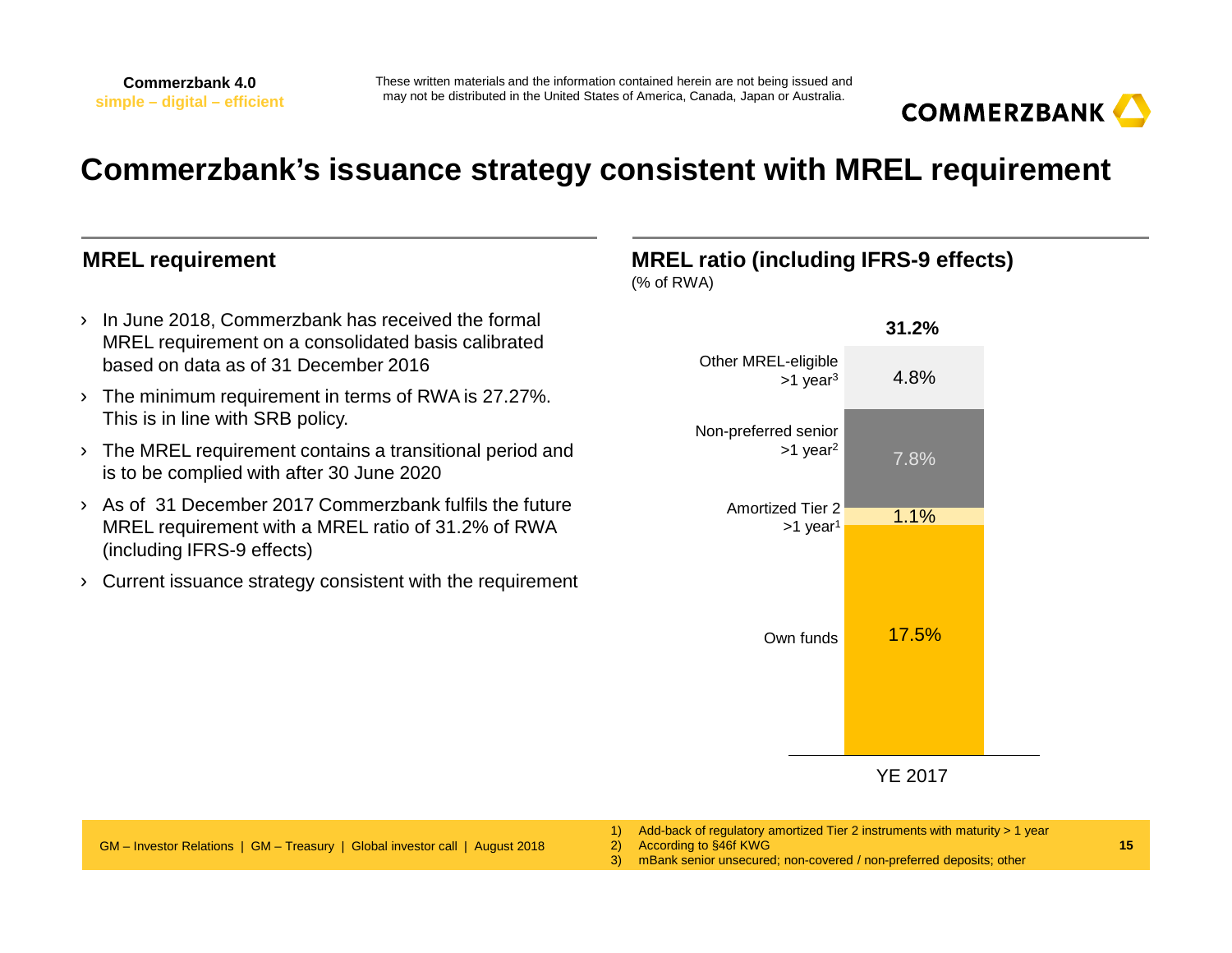

### **Diversification of funding sources**



- ›Issuance requirements 2018 below €10bn
- › Over €3bn covered bonds issued to support funding
- › Well balanced profile, manageable maturity profile
- › Moderate roll-off due to long durations

|                                                                              | 1) IFRS values as of June 30 <sup>th</sup> , 2018; non-preferred and preferred senior bonds |  |
|------------------------------------------------------------------------------|---------------------------------------------------------------------------------------------|--|
| GM – Investor Relations   GM – Treasury   Global investor call   August 2018 | $\langle 2 \rangle$ as of June 30 <sup>th</sup> , 2018 values based on trade date           |  |
|                                                                              | 3) Unsecured bonds with majority of non-preferred senior bonds                              |  |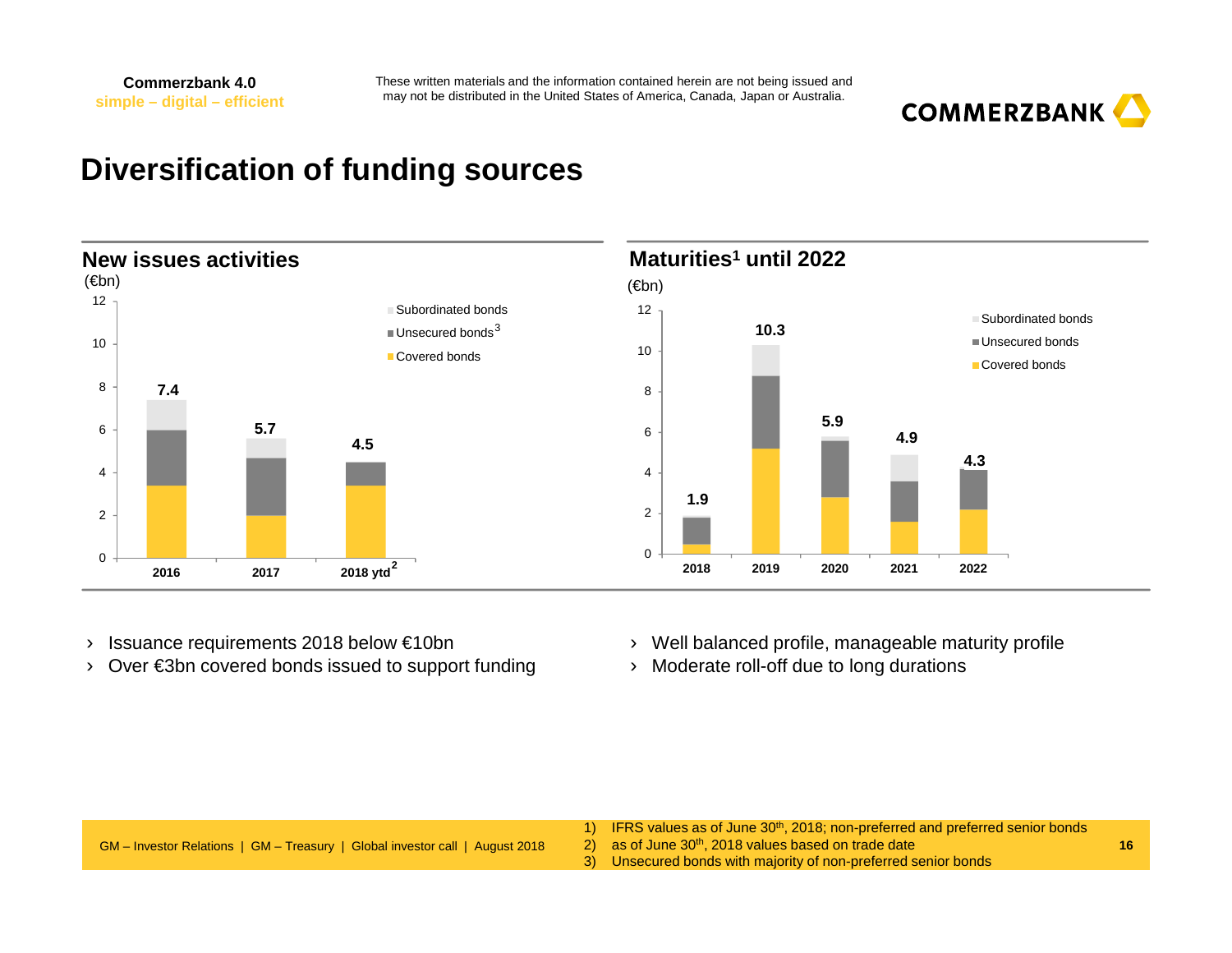

## **Key elements of our capital management and funding**

Covered Bonds in the form of mortgage-backed Pfandbriefe are our most cost-efficient strategic funding instrument in line with PSBC business strategy.

Preferred senior will be used as unsecured instrument for refinancing of our strategic growth and to the extent we are allowed for MREL purpose.

Non-preferred senior is expected to be rolled-over at current volume to support the A-rating of our preferred senior instruments and client products.

Tier 2 is managed at a layer comfortably above the amount of 2% recognised in regulatory Total Capital.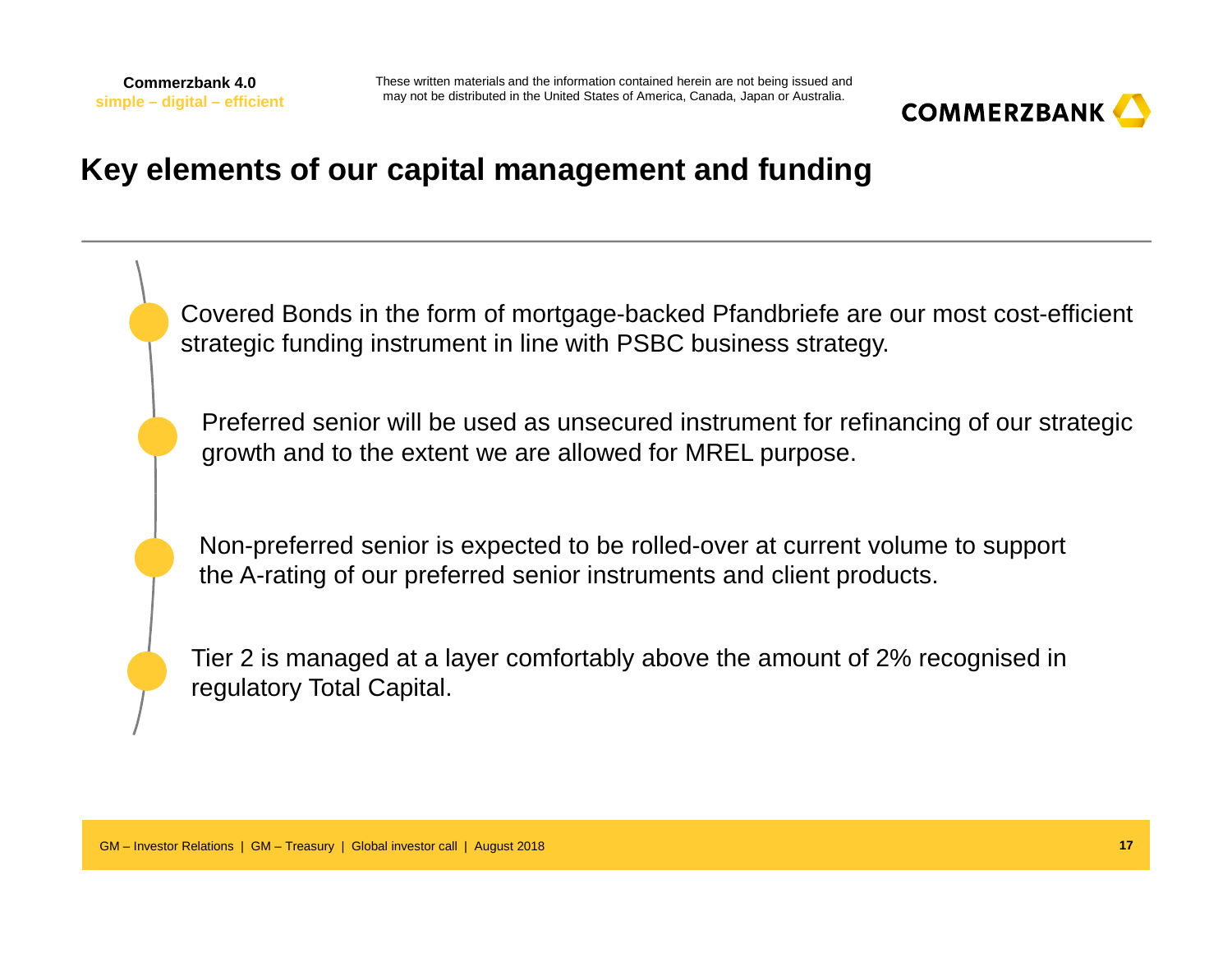These written materials and the information contained herein are not being issued and may not be distributed in the United States of America, Canada, Japan or Australia.



### **Appendix**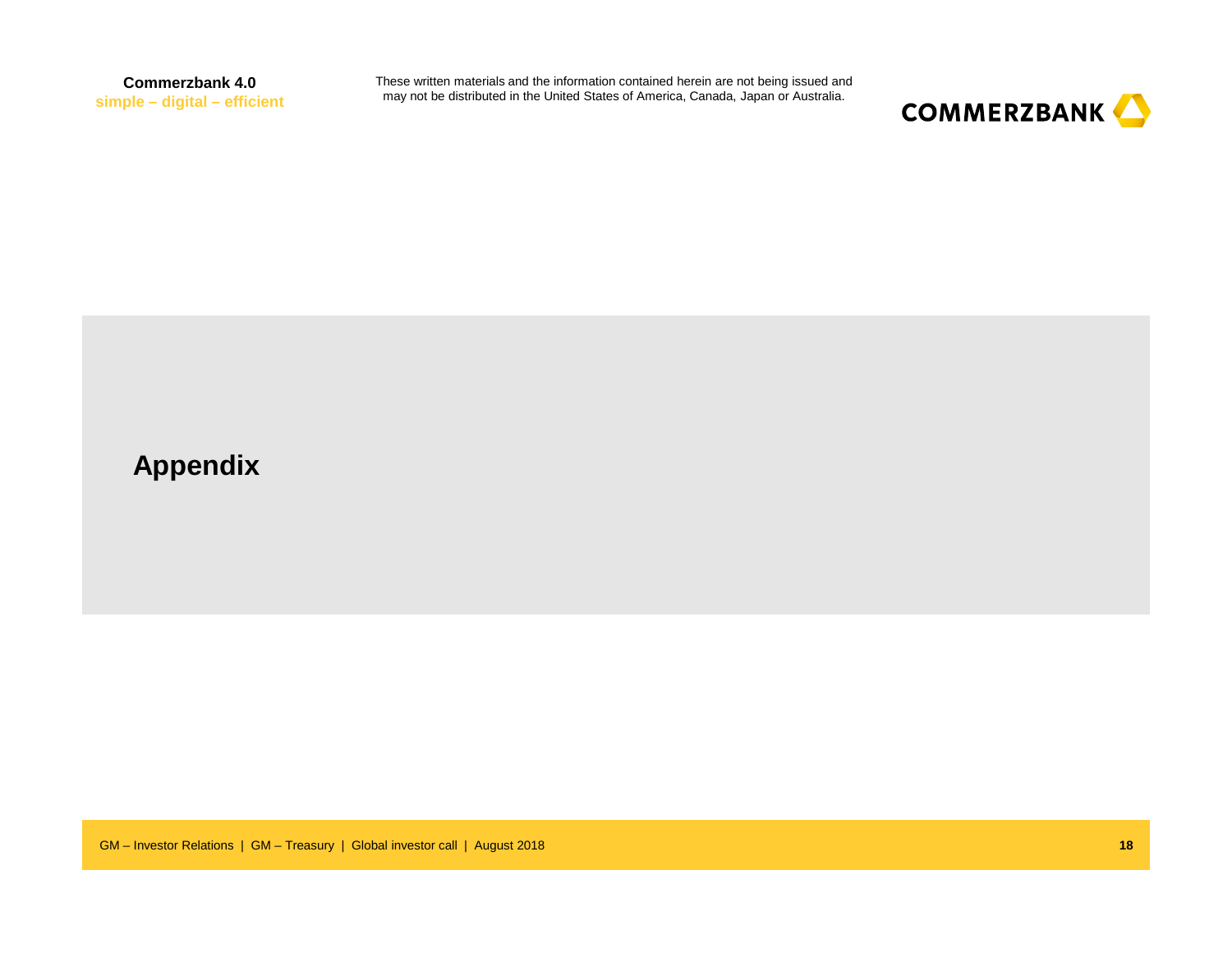

## **Commerzbank financials at a glance**

| <b>Group</b>                                           | Q2 2017 | Q1 2018        | Q2 2018        | H1 2017 | H1 2018        |
|--------------------------------------------------------|---------|----------------|----------------|---------|----------------|
| Operating result $(\epsilon m)$                        | 179     | 301            | 389            | 505     | 689            |
| Net result $(\epsilon m)$                              | $-640$  | 262            | 272            | $-414$  | 533            |
| CET1 ratio Basel 3 fully phased-in $(\%)$ <sup>1</sup> | 13.0    | 13.3           | 13.0           | 13.0    | 13.0           |
| Total assets (€bn)                                     | 487     | 470            | 488            | 487     | 488            |
| RWA B3 fully phased-in $(\epsilon$ bn)                 | 178     | 170            | 176            | 178     | 176            |
| Leverage ratio (fully phased-in) (%)                   | 4.6     | 4.6            | 4.5            | 4.6     | 4.5            |
| Cost/income ratio (%)                                  | 83.2    | 83.7           | 78.7           | 80.5    | 81.3           |
| Net RoE $(\%)$                                         | $-8.9$  | 3.8            | 3.9            | $-2.9$  | 3.8            |
| Net RoTE (%)                                           | $-9.8$  | 4.2            | 4.3            | $-3.2$  | 4.3            |
| Total capital ratio fully phased-in (%) <sup>1</sup>   | 16.3    | 16.5           | 16.1           | 16.3    | 16.1           |
| NPL ratio (in %)                                       | 1.5     | 1.0            | 0.9            | 1.5     | 0.9            |
| CoR (bps)                                              | 16      | $\overline{7}$ | $\overline{7}$ | 16      | $\overline{7}$ |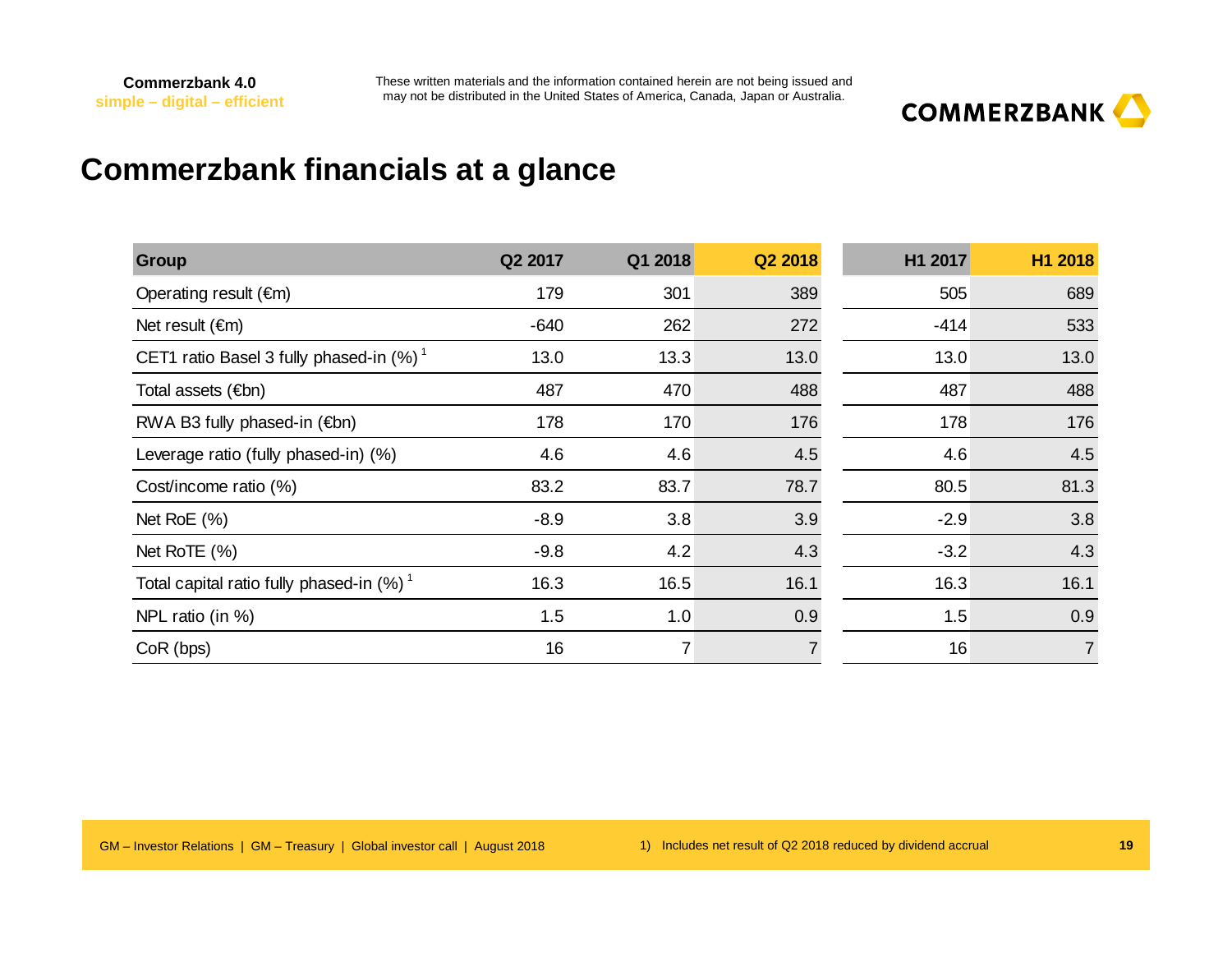These written materials and the information contained herein are not being issued and may not be distributed in the United States of America, Canada, Japan or Australia.



## **German creditor hierarchy – Implementation of BRRD Article 108**

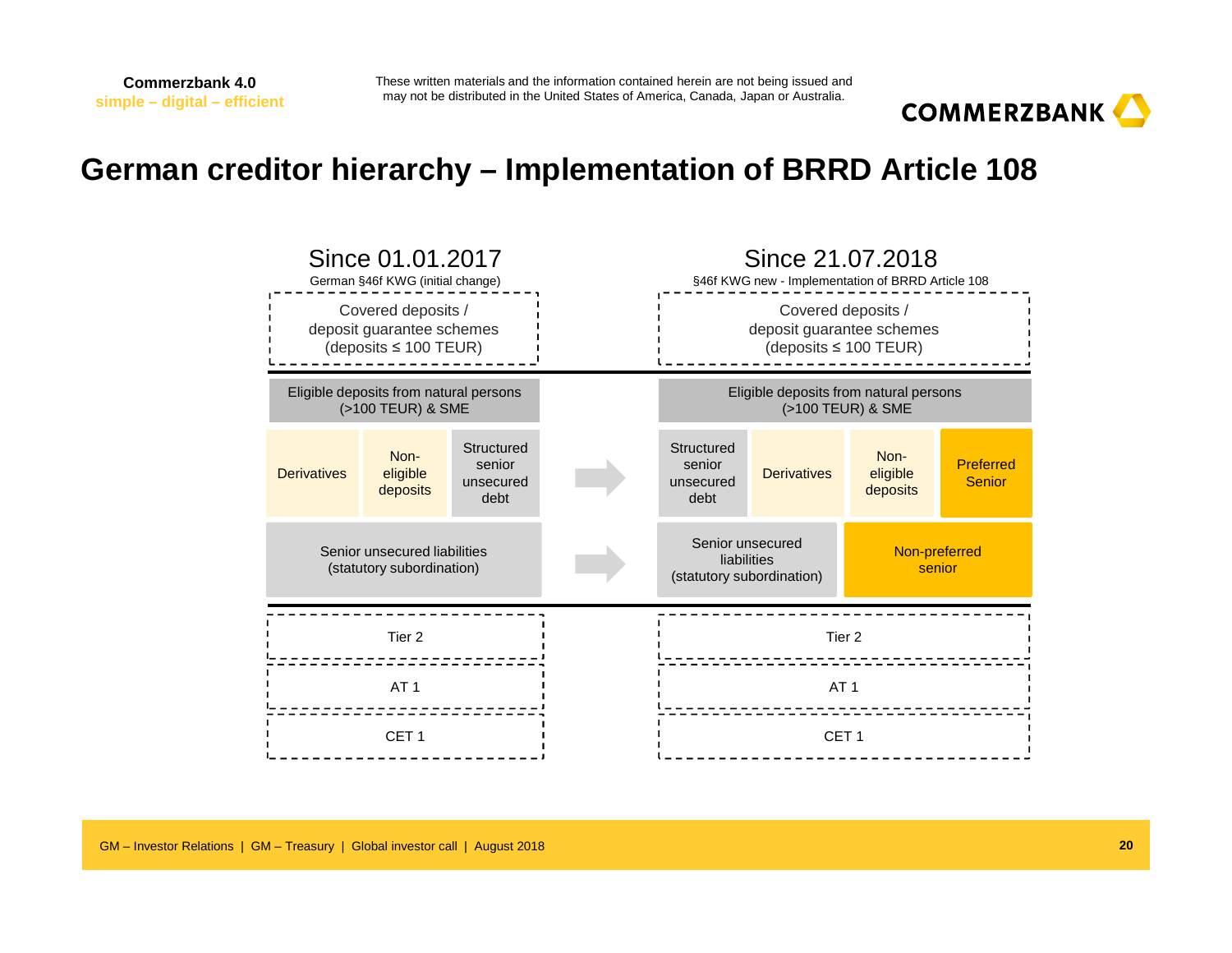

## **Capital markets funding activities H1 2018**



#### **Highlights**

- › €4.5bn issued in H1 2018 (average term approx. 8 years), with focus on longer tenors, thereof:
	- –Pfandbrief benchmark bonds with maturities 5, 7 and 10 years with an aggregated volume of €3.0bn
	- –Non-Preferred Senior transactions €0.5bn 10 years and CHF 100m 7 years
	- –mBank with CHF 180m 4 years Senior Unsecured and mBank Hipoteczny with € 300m 7 years covered bond
- › Total funding volume for 2018 expected to be below €10bn

GM – Investor Relations | GM – Treasury | Global investor call | August 2018

1) Based on balance sheet figures

2) Including mBank activities

3) Private Placements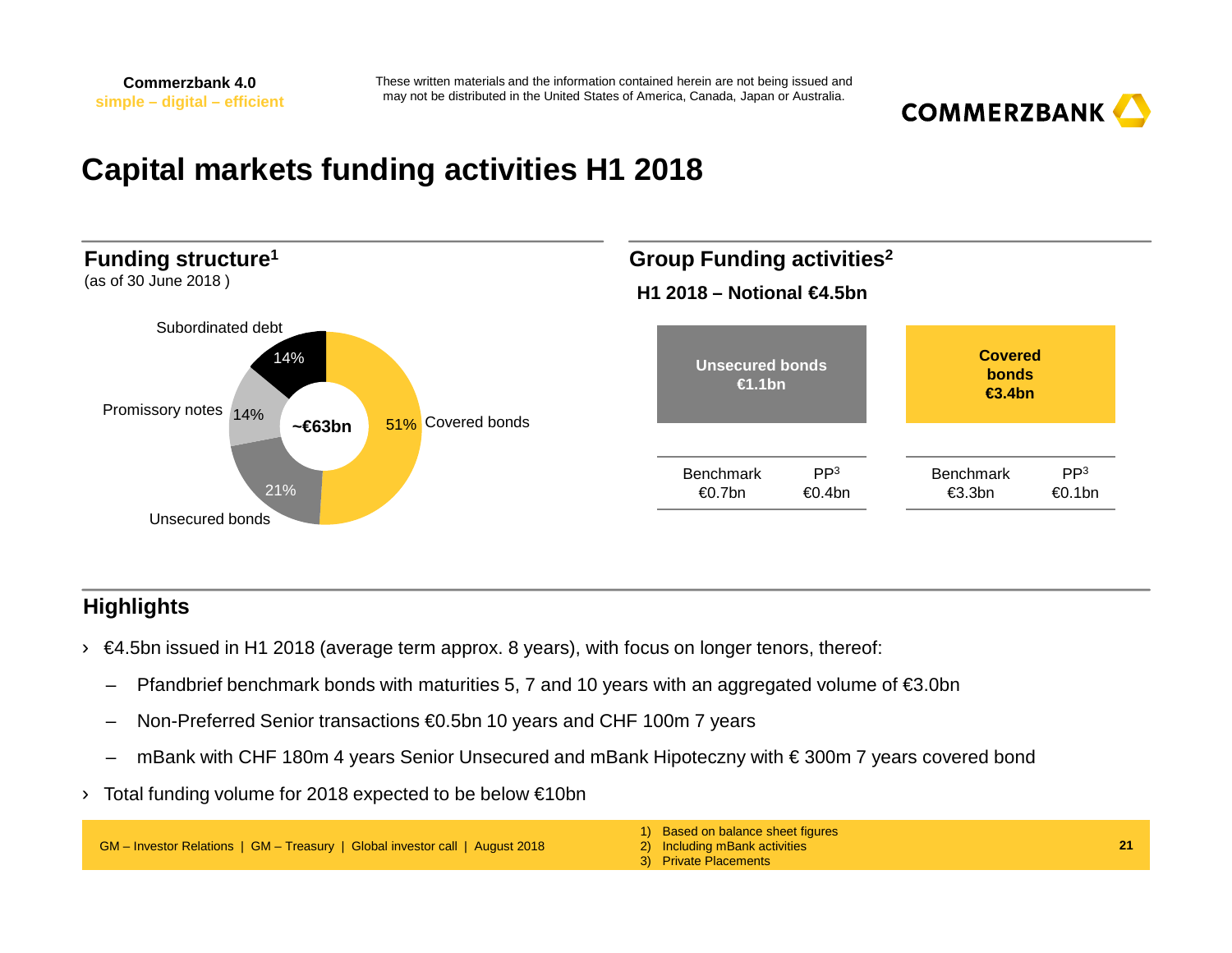

## **Rating overview Commerzbank**

| As of 7 August 2018                         | <b>S&amp;P Global</b> | MOODY'S<br><b>INVESTORS SERVICE</b> | <b>FitchRatings</b> | $\fbox{SOPE} \left  \begin{array}{l} \right. \\ \text{Scope} \end{array} \right _{\text{Ratings}}$ |
|---------------------------------------------|-----------------------|-------------------------------------|---------------------|----------------------------------------------------------------------------------------------------|
| <b>Bank Ratings</b>                         | S&P                   | Moody's                             | Fitch               | Scope                                                                                              |
| Counterparty Rating/Assessment <sup>1</sup> | Α                     | $A1/ A1$ (cr)                       | $A - (dcr)$         |                                                                                                    |
| Deposit Rating <sup>2</sup>                 | A- negative           | A1 stable                           | A-                  |                                                                                                    |
| Issuer Credit Rating (long-term debt)       | A- negative           | A1 stable                           | BBB+ stable         | A stable                                                                                           |
| Stand-alone Rating (financial strength)     | bbb+                  | baa2                                | bbb+                |                                                                                                    |
| Short-term debt                             | $A-2$                 | $P-1$                               | F <sub>2</sub>      | $S-1$                                                                                              |
| Product Ratings (unsecured issuances)       |                       |                                     |                     |                                                                                                    |
| "Preferred" senior unsecured debt           | A- negative           | A1 stable                           | A-                  | A stable                                                                                           |
| "Non-preferred" senior unsecured debt       | <b>BBB</b>            | Baa1                                | BBB+ stable         | A-stable                                                                                           |
| Subordinated debt (Tier 2)                  | BBB-                  | Baa3                                | <b>BBB</b>          | <b>BBB</b> stable                                                                                  |

#### **Rating events in Q2 2018**

- › **Moody's** assigned the new Counterparty Risk Rating of "A2" in June 2018
- › **S&P Global** assigned the new Resolution Counterparty Rating of "A" in June 2018

#### **Update in August 2018**

- › **Moody's** upgraded counterparty risk rating, deposit rating and "preferred" senior unsecured debt rating to "A1" and subordinated debt rating to "Baa3" triggered by an uplift of the stand-alone Rating by 1 Notch to "baa2".
- › Methodical change: issuer credit rating positioned at "preferred" senior unsecured rating level and increased therefore by 3 notches to "A1"

- 1) Includes client business (i.e. counterparty for derivatives)
- 2) Includes corporate and institutional deposits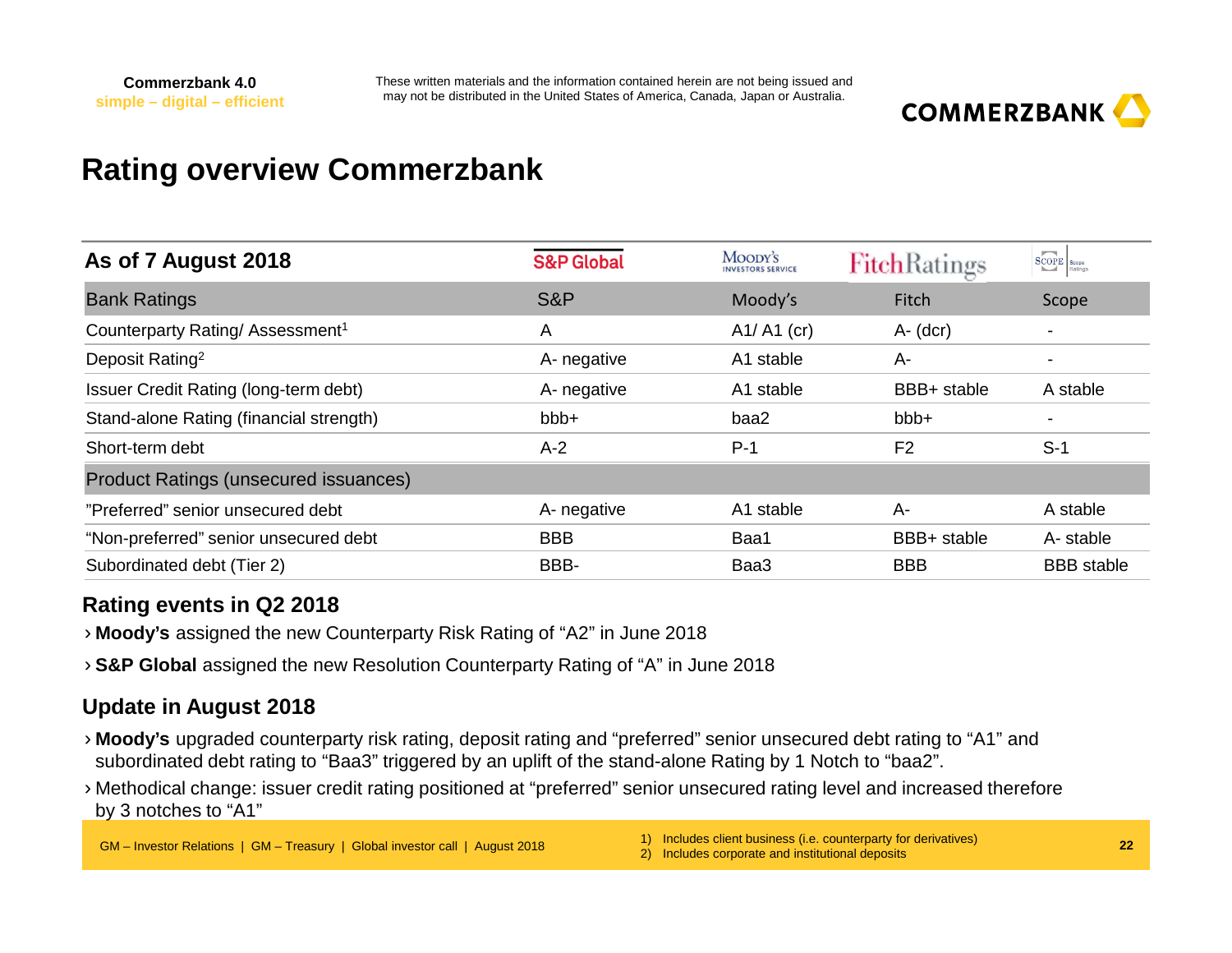

## **Rating Landscape – Preferred Senior & Non-Preferred Senior**



Note: Data from company information / rating agency as of 3 August 2018.

\* Senior unsecured instruments that are either issued out of the Operating Company (e.g. UK bank) or statutorily rank pari passu with other senior bank claims likedeposits or money market instruments (senior unsecured debt classification from Moody's, senior unsecured from S&P)

\*\* Senior unsecured instruments that are either issued out of the Holding Company (e.g. UK bank) or statutorily junior to other senior claims against the bank like deposits or money market instruments

\*\*\* Preferred senior <sup>=</sup> Operating Company, non-preferred senior <sup>=</sup> Holding Company.